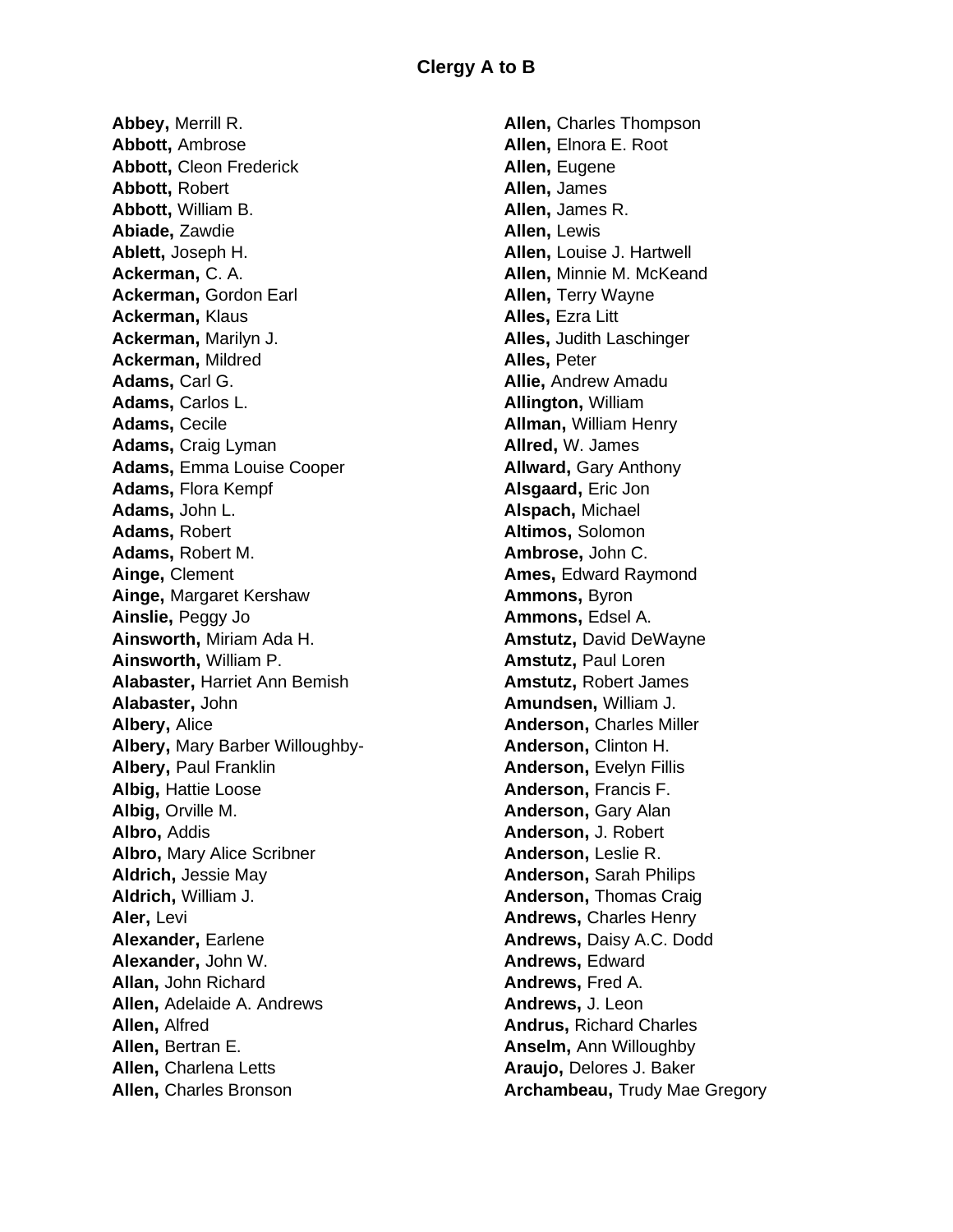**Arman,** Harold E. **Armbrust,** James E. **Armbrust,** Judith A. **Armijo,** Elmer **Arms,** Henry C. **Armstrong,** Edmund V. **Armstrong,** Edward A. **Armstrong,** Ethel I. **Armstrong,** Frank E. **Armstrong,** John **Armstrong,** Sada E. **Arnesen,** Tonya Morris **Arnett,** LaVerna B. **Arnett,** Roger Paul **Arnold,** Gordon **Arnold,** John Motte **Arnold,** Lois A. **Arnold,** Susan Jo **Arnold,** Urey B. **Arntz,** Emerson W. **Arrand,** C(lark) DeForest **Arrand,** Helen Watkins **Arthur,** Edmond B. **Arthur,** Joy Eldon **Asana,** Ventra **Ashe,** Christine Elizabeth **Asher,** (Charles) William **Aspray,** Katherine E. "Kayte" **Atchinson,** Glenn A. **Atchinson,** Jonathan Burch **Atchison/Atchinson,** Robert R. **Atherton,** Marie V. **Atkins,** Gertrude S. **Atkins,** Robert M. **Atkinson,** Frederick A. **Atkinson,** John **Atkinson,** William J. **Austin,** Anna Marie **Austin,** Charles W. **Austin,** Elizabeth Mason **Austin,** Jane **Austin,** John **Austin,** Lyman C. **Auten,** Jane **Averill,** Steven **Avery,** Keith T.

**Babbitt,** Edmond H. **Babcock,** Charles N. **Babcock,** Wayne **Bachus,** Mabel Fish **Bachus,** Mable Isham **Bachus,** Richard Edward **Backoff,** John **Bacon,** Cecil H. **Bacon,** Daniel **Bacon,** Elisha D. **Bacon,** Eugene Kalman **Bacon,** Joshua **Bacon,** Martha Allen **Bacon,** Phil **Badley,** Thomas Gary **Baek,** Seung Ho **Bailey,** Anne Louise Bainbridge **Bailey,** Dean I. **Bailey,** Edward F. **Bailey,** Eliza A. **Bailey,** Emmanuel F. **Bailey,** Frank H. **Bailey,** Harley F. **Bailey,** June Kemp **Bailey,** Lester C. **Bailey,** Orin **Bailey,** Orin M. **Bailey,** Paul **Bailey,** Stanley Allen, Jr. **Bailey,** Theron E. **Bailey,** William J. **Baird,** Sherman L. **Baize,** David L. **Baker,** Albert W. **Baker,** Ford M. **Baker,** G. H. **Baker,** Gary A. **Baker,** John **Baker,** Melanie **Baker,** Ralph A. **Baker-Streevy,** Michael **Bakewell,** William H. **Baldwin,** Charles W. **Baldwin,** Emory A. **Baldwin,** Floyd N. **Baldwin,** Jennie F.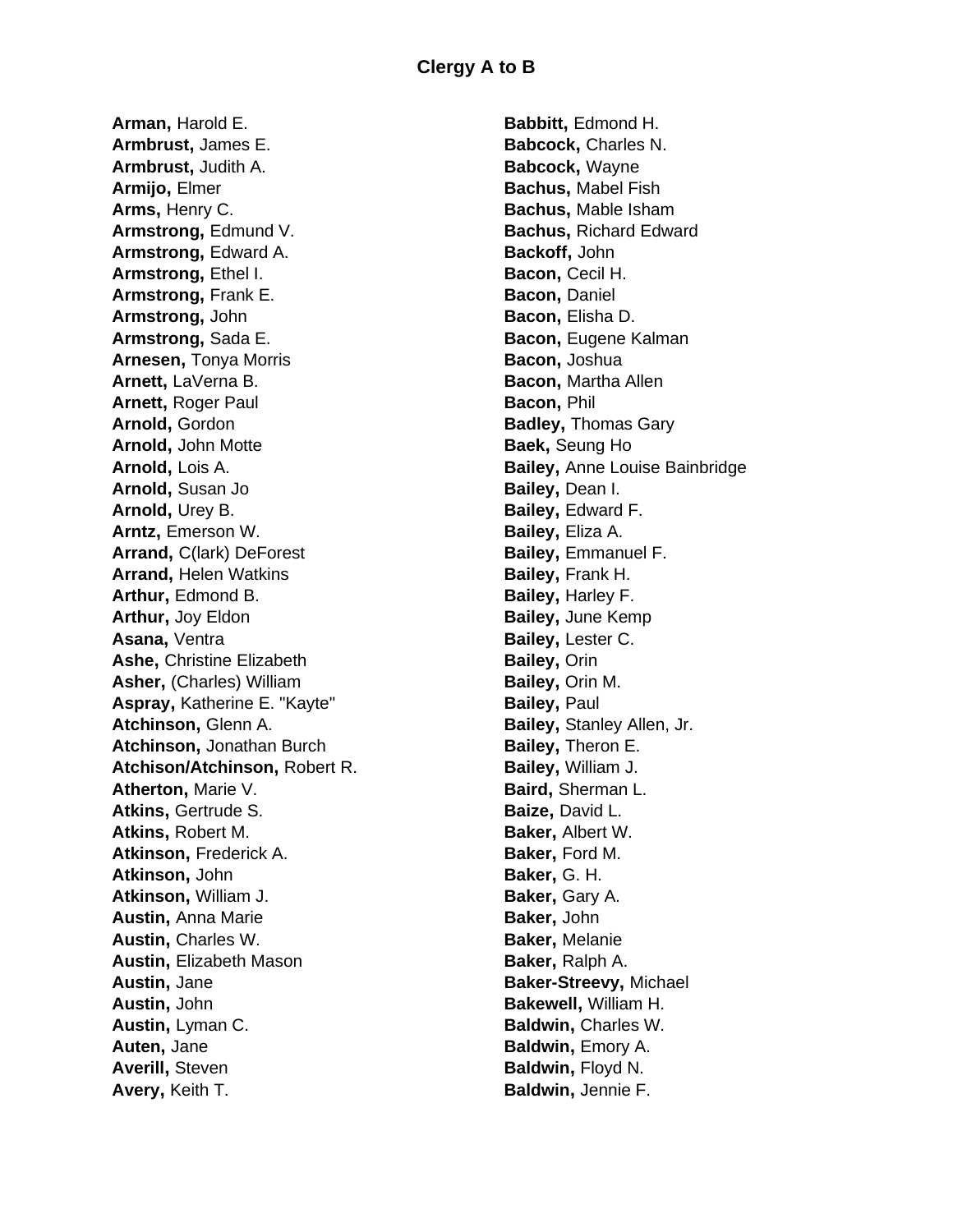**Baldwin,** Mary Sykes **Balfour,** Emmalyn H. Wright **Balfour,** James R., II **Balfour,** James Robert **Balgooyen,** Albert **Balgooyen,** Minnie Seegmiller **Ball,** Benjamin Bruce **Ball,** Cecile I. Koteskey **Ball,** Cora Barbara **Ball,** David **Ball,** David O. **Ball,** Glenn Burnett **Ball,** Glenn Charles **Ball,** John Clinton **Ball,** Martha Curtis Gregg **Ball,** Thomas **Ball,** William M. **Ballard,** Ollie **Ballard,** Robert Kyle **Ballinger,** Malcolm B. **Balls,** James **Balmer,** Alice L. Lewis **Balmer,** William J. **Bamberger,** Charles J. **Bamberger,** Vivian Cora Shuart **Bamsey,** Alfred Thomas **Bancroft,** Edward B. **Bancroft,** Huldah P. Richmond **Bancroft,** James H. **Bancroft,** John Orlando **Bancroft,** Minnie Leah Smith **Bandeen,** William T. **Bangs,** Catharine H. Webb **Bangs,** Francis Burrett **Bangs,** Joseph **Bangs,** Nathan **Bank,** Bernice Wheeler **Bank,** Clara Rose **Bank, Fern Richey Bank,** Milton Harold **Banta,** Merrill L. "Merle" **Barden, Floyd Marion Barker,** Daniel **Barker**, Luther Vining **Barker**, Paula **Barkley,** John W.

**Barlett,** S. H. **Barlow,** John **Barnes,** Doctor F. **Barnes,** George S. **Barnes,** George W. **Barnes,** Harriett Sophronia **Barnes,** Leman **Barnes,** Nathan M. **Barnett,** Jimmy Steven **Barney,** James **Barney,** Marilyn **Barnhart,** Clinton L. **Barnhart,** Gertrude Horsfall **Barnhart,** Paul **Barns,** Dan **Barnum,** Almira Mariette O'Dell **Barnum, Charles Wesley Barnum,** Eva M. Christian **Barnum,** Nelson **Barnum,** Theodore P. **Barr,** Edward **Barr,** Joseph E. **Barrett,** Joy Anna **Barrett,** Wayne **Barrett,** Wright **Barry,** Charlotte A. **Barry,** Gordy **Barry,** Jim **Barteld,** Diane (Dee) Lockwood **Barteld,** Ralph Thomas **Bartelmay,** Brad **Bartelt,** Glenn W. **Bartelt,** Joanne R. **Bartholomew,** Jack M. **Bartholomew,** Scott F. **Bartlett,** Alanson Roots **Bartlett,** Catherine M. **Bartlett,** William Peter **Bartram,** Martha Hall **Bartram,** Martin Halstead **Baskerville,** Thomas H. **Bassett,** Wava Janet Ostroth **Bassett,** Wendell Calvin **Bateman,** John C. **Bates,** Ann **Bates,** Donald Lloyd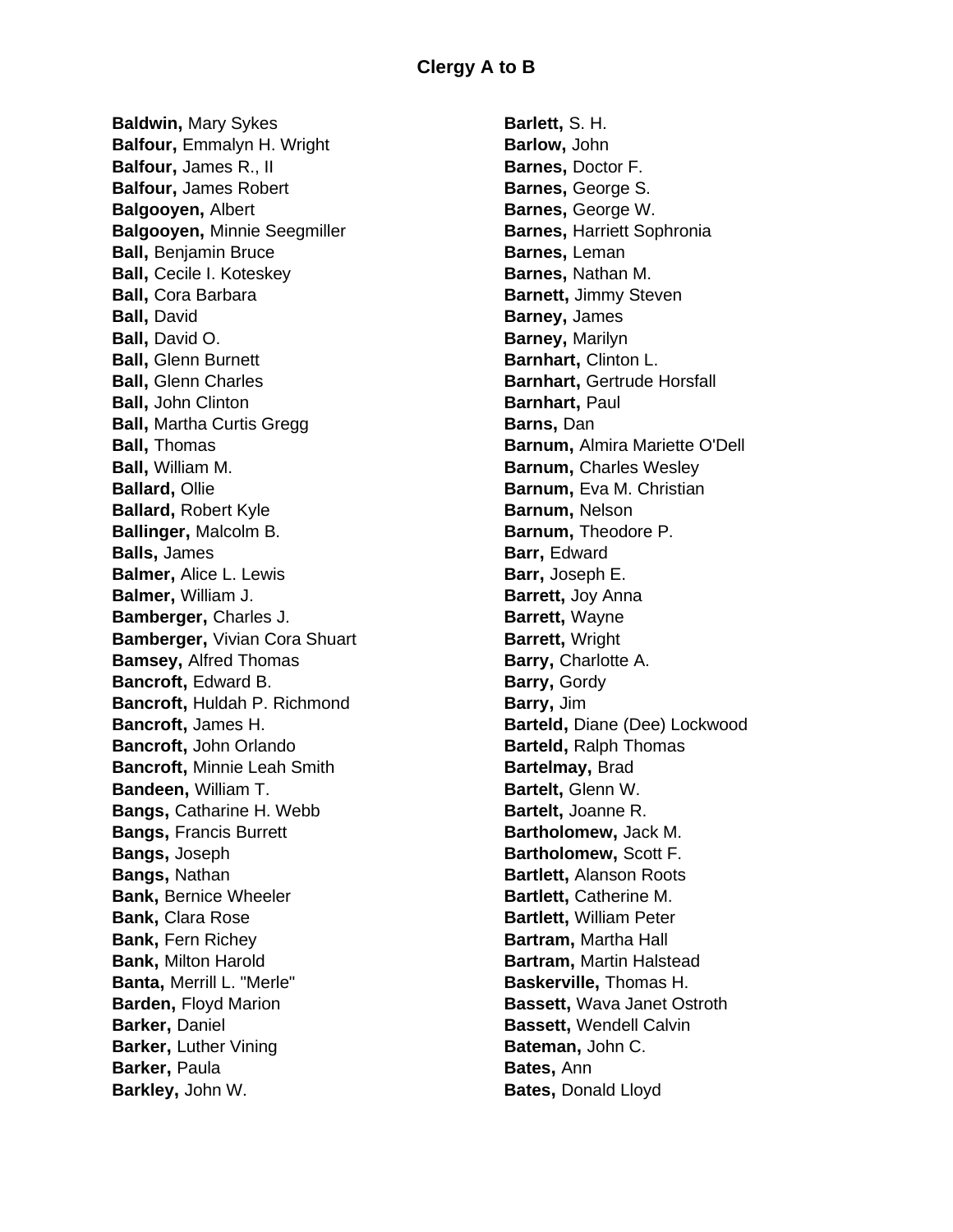**Bates,** George L. **Bates**, Gerald Ray **Bates,** Lloyd A. **Bates,** Lucinda Jerene **Bates,** Mardell **Bates,** Mary Margaret **Batten,** James C. **Battenhouse,** Henry Martin **Battenhouse,** Sarah L. **Bau,** Hartman **Bau,** Pauline **Baughan,** Eugene **Baughman,** Gail P. **Baughman,** John A. **Bauman,** Arthur C. **Bauman,** Kathleen M. Chamberlain **Bauman,** Morris Elmer **Baunoch,** Joseph R., Sr. **Baurman,** Arthur Carl **Bayles,** Frank H. **Bayless,** Alice Hazel **Bayless,** Charles P. **Bayless,** Elsie F. **Bayliss,** James E. **Beach,** Asahel C. **Beach,** Eliza Dopking **Beach,** John C. **Beach,** John R. **Beach,** King D. **Beach,** Stephen **Beacock,** George A. **Beacock,** Lee George **Beaderstadt,** Jan Lee **Beagan,** Thomas Michael **Beagle,** Christopher **Beal,** Philip E. **Bean,** Rex E. **Beard,** Edgar **Beardsley,** Ida M. **Beardsley,** James A. **Beatty,** Cleo Culver **Beatty,** Henry Robert **Beatty,** John J. **Beaven,** Thomas H. **Beavin,** Barlett **Beck,** Eric

**Becker,** Arthur L. **Becker,** Charles Christopher **Becker,** Florence B. **Becker,** Huldah M. **Becker,** Reginald B. **Beckett,** Richard H. **Beckett,** William E. **Beckwith,** Norman Richard **Bedient,** Harold A. **Beebe,** Clark L. **Beebe,** Ronda **Beedon,** Arthur **Beedon,** Katurah May Weyeneth **Beeker,** Gary E. **Beemer,** Richard Lee **Beers,** Amber **Beers,** Birt A. **Beers,** Maurice C. **Beird,** Sherman **Bekofske,** Gary L. **Belknap,** Byron E. **Belknap,** Eliza M. Gross **Belknap,** George A. **Belknap,** Giles N. **Belknap,** Nettie S. **Bell,** Andrew **Bell,** Gary **Bell,** Mabelle **Bell,** Mary Ellen **Bell,** Peter **Bell,** Richard W. **Bell,** Susan P. **Bellinger,** Annie Mae Battle **Bellinger,** Martin Luther **Benedict,** Ernest A. **Benedict,** Milton **Benedict,** Opal S. Seeber **Benedict,** Robert H. **Benish,** Edna Viola Allen **Benish,** Frank F. **Benish,** Marion **Benissan,** John Kodzo **Benn,** William B. **Benner,** Dwight M. **Bennetch, Frederick E Bennett,** Betty Lou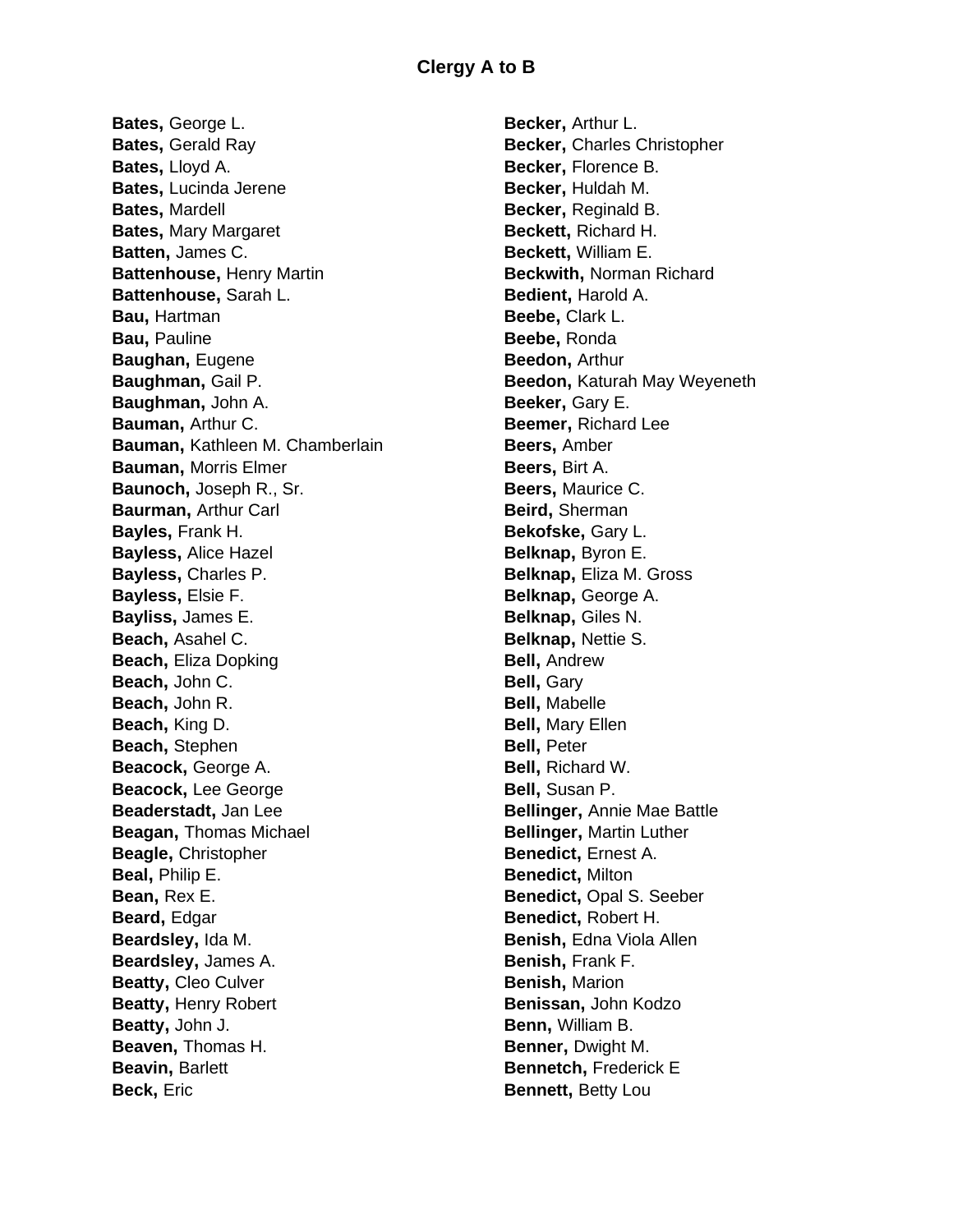**Bennett,** Eli Phillips **Bennett,** George T. **Bennett,** Hedley **Bennett,** Isaac **Bennett,** John H. **Bennett,** Joyce J. **Bennett,** Leo E. **Bennett,** Lorin M. **Bennett,** Mary Grace **Bennett,** Nancy **Bennett,** Nellie Bray **Bennett,** Zina Braden, Jr. **Bennink,** Theodore H. **Bensen,** Ken **Benson,** Amos **Benson, Candace Dawdy Benson,** Carlton A. **Benson,** Charles Edwin **Benson,** Edwin C.C. **Benson,** Eliza J. **Benson,** Jonathan **Benson,** Maria Arnott **Benson,** Ronald **Benson,** Thelma E. Gilmore **Benson,** William **Benson,** William W. **Bentley,** Evans Charles **Bentley,** Gwendoline Andrews **Bentley,** Versile D. **Bentley,** William **Benton, Catherine Bradley Benton,** Dale F. **Benton, Harriet Rowley Benton,** William Hart **Benz,** John E. **Benz,** Marie Elizabeth Miller **Berger,** Emma Louise **Berger,** Franklin C. **Berger,** Henry C. **Berger,** Nettie **Bergey,** Mary **Bergey,** William **Bergman,** Adolf **Bergman,** Hazel McKay **Bergman,** Irma **Bergquist,** Christine

**Bergstrom,** William A **Berkompas,** Barbara Ann Erickson **Berkompas,** Elwood Jay **Berkompas,** Marjory **Berquist,** Jane A. **Berry,** Ethel M. **Berry,** Francis **Berry,** Gessel **Berry,** Gordon **Berry,** Joseph Flintoff **Berry,** Olive Johnson **Berry,** Samuel Herbert **Besemer,** Bob **Besemer,** Nancy **Bessey,** Harriet **Bessey,** Samuel **Bettes,** John **Betts,** Robert E. **Betts,** Sarah Fances **Betts,** Sarah Frances **Betz,** Lillie B. **Betz,** Matthew J. **Beynon,** Charles H., Jr. **Beynon,** Erdmann Doane **Beynon,** Loujane **Bibbins,** Caroline Cook **Bibbins,** Elisha **Bibbins,** Samuel **Bickford,** ? Sobey **Bickford,** Edward **Bickford,** George E. **Biddlecombe,** Harry N. **Biddlecombe,** Jessie Dahlem **Bielby,** Carl E. **Biery,** John G. **Bigelow,** Andrew Jackson **Bigelow,** Cora Clemens **Bigelow,** Daphne Florence Mattison **Bigelow,** Emily A. Powers **Bigelow,** Guy M. **Bigelow,** William E. **Bignell,** George **Bignell,** Rosina Dickerson **Bildner,** William J **Billing,** Bruce Lee **Billings,** Alvan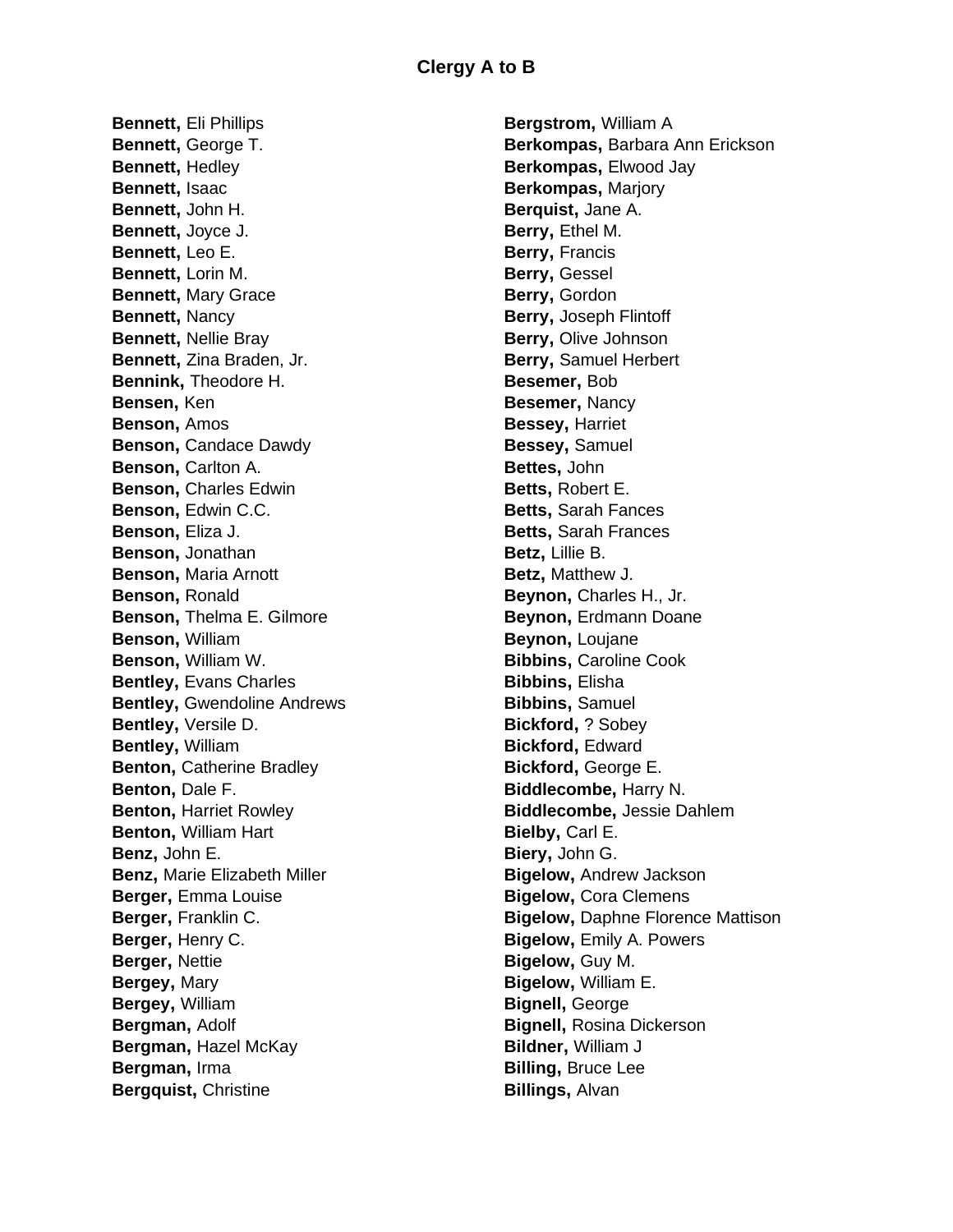**Bills,** William **Binder,** Alta **Binder,** Daniel F. **Binder,** William F. **Bingaman,** Arthur L. **Bingham,** Parley Calvin **Bintz,** Neil F. **Bircham,** Frederick C. **Bircham,** Harriet A. Pulfrey **Bird,** Aurilla E. See **Bird,** Hannah M. Moore **Bird,** Levi **Bird,** Mary M. **Bird,** Robert **Bird,** Samuel **Bird,** Samuel W. **Birdsall,** H. James **Birdsall,** Mary **Birdsall,** Ray V. **Birdsall,** William **Birdsall,** William E. **Birtch,** Dresden E. **Bishop,** Dalton McCubbin **Bishop,** Edna Meloon **Bishop,** Frank **Bishop,** Kerr **Bishop,** Luman W. **Bissonette,** S. Earl **Bistayi,** Joseph **Bittner,** John Michael **Bittner,** Peter **Black,** Darld Theodore **Black,** George Thomas **Black,** James Reid **Black,** John Martin **Black,** Margaret Anna **Blackburn,** Katharine Alice **Blackford,** O. J. **Blackmore,** Carrie M. Haines **Blackmore,** Joseph **Blackwell**, Vernon S. **Blades,** Eliza J. **Blades,** Francis Asbury **Blair,** Carol Marie **Blake,** Colburn B. **Blake,** Edgar

**Blake,** Emma Wagner **Blake,** Frank A. **Blakely,** Harold Franklin **Blakely,** Lloyd Melvin **Blakely,** Loretta Lucille **Blakely,** Maude Jones **Blakeman,** Edward William **Blakey,** Dorothy **Blanchard,** Jonathan **Blanchard,** Verne Alton **Blandin,** William **Blanding,** William A. **Blankenberg,** Verne William **Blickenstaff,** Jacob A. **Blizzard,** Mervin E. **Blomquist,** Paul Frederick **Blood,** Alva G. **Blood,** Carrie Hill **Blood,** Emma J. Meaker **Blowers,** Washington I. **Blue,** Calvin H. **Blunt,** Richard **Boal,** Timothy **Boayue,** Charles S. G. **Bodine,** Robert H. **Bodmer,** John R. **Boehm,** Catheryn **Boehm,** James **Boeneman,** Cherie Rose **Boersma,** Gilbert **Boetsch,** Barbara J. Renton **Boettcher,** Clarence W. **Boettcher,** Mary Bursack **Boettcher,** William Frederick **Bogart,** Amos B. **Bogen,** Adolph E. **Boggs,** Andrew Robb **Bogle,** Joseph R. **Bohnsack,** Benjamin **Bohnsack,** Christine F. **Bohnsack,** Joseph **Bohnsack,** Robert **Boldrey,** Edwin H. **Boley,** Emily McRae **Boley,** John **Boley,** Robert William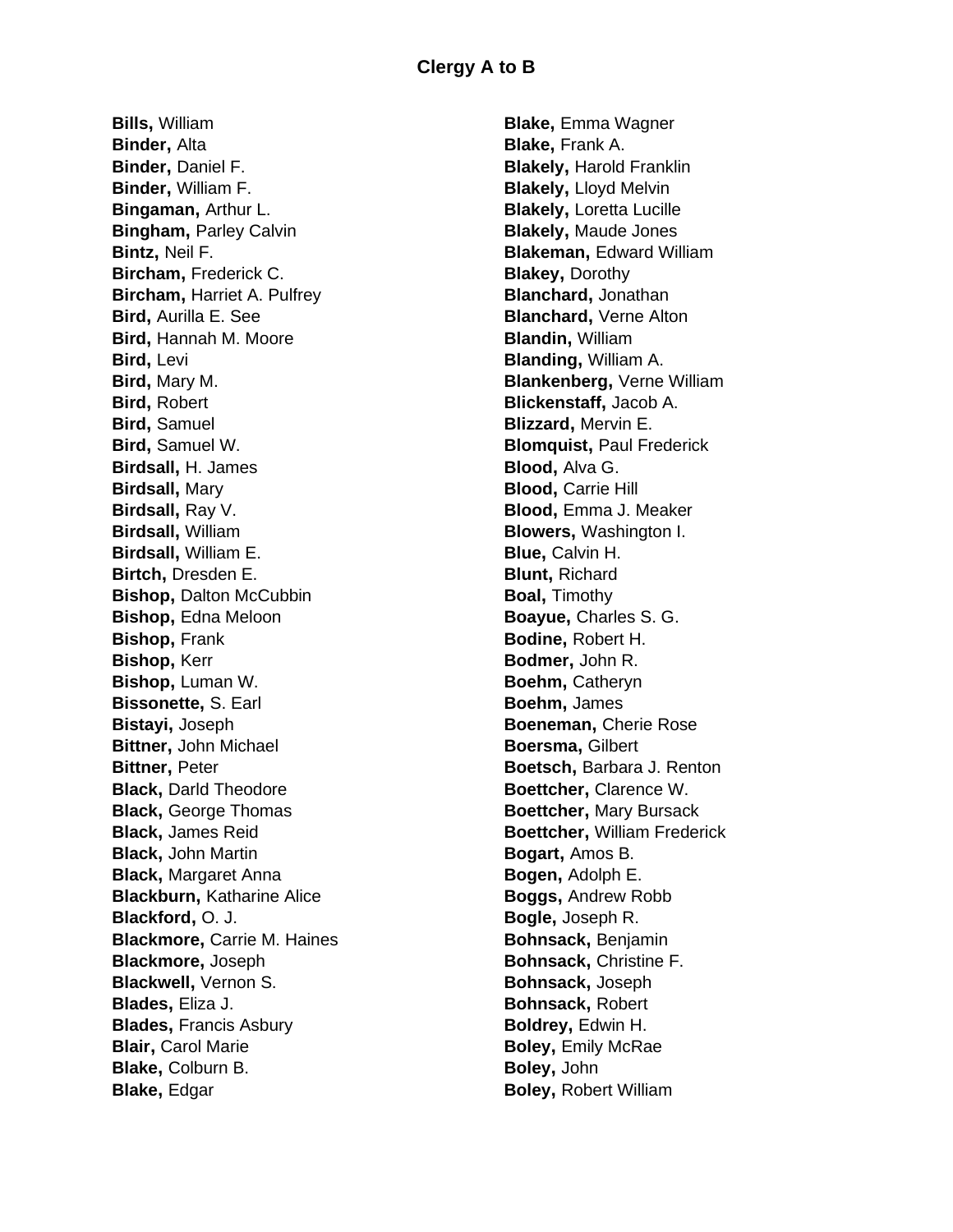**Bolitho,** George F. **Bollinger,** Charles William **Boltz,** Peggy **Boman,** Ray **Bondarenko,** Gary **Bong Yoon,** Young **Bongard,** Connie **Bongard,** Merritt **Bonner,** Carol **Boodagh,** Paul **Boom,** W. Steven **Borough,** Jonas **Borough,** Susannah **Bossingham,** Micheal **Bostwick,** Allison M. **Bostwick,** Claude A. **Bostwick,** Lila Mae Morthland **Bosworth,** Kay B. **Bottrell,** Cora L. **Bottrell,** Lydia M. **Bottrell,** Samuel T. **Bottrell,** Thomas S. **Boucher,** John Belton **Boucher,** Morris R. **Bouck,** Elliot **Bough,** Robert **Bourke,** Donnette **Bourns,** Alfred F. **Bourns,** Carolyn **Bourns,** David E. **Bourns,** Lucy Swift **Bouvier, Carl Bouvier,** Sylvia Ann **Bovee,** Keith **Bowden,** Douglas **Bowen,** James O. **Bowen,** James R. **Bowen,** Milford E. **Bowerman,** James R. F. **Bowker,** James E. **Bowles,** George A. **Bowman,** Daniel James **Bowman,** Jeff **Bowman,** Jessie M. **Bowman,** Ray Howard **Bowman,** Thomas

**Boyce,** Martha Temple **Boyce,** Rudolph **Boyd,** Gordon B **Boynton,** Jeremy **Boynton,** Valmore Granville **Boyse,** Alice L. **Brabner-Smith,** Victor J. **Bracken,** Kenneth C. **Bradford,** William Baxter **Bradley,** Allen **Bradley,** Elizabeth F. **Bradley,** Franklin **Bradley,** George **Bradley,** Lettie A. **Bradley,** Rosa **Bradley,** William **Brady,** William H. **Bragg,** Charles I. **Bragg,** Edith Hindes **Bragg,** Ingeborg Larsen **Braid,** James Carroll **Brakeman,** Ella **Brakeman,** Harry M. **Brakeman,** Josiah **Brakeman,** Mary **Brannan,** Herman Austin **Brannon,** Frank M. **Branstner,** Guenther C. **Brashares,** Charles W. **Braun, Edward Caleb Braun,** Floyd P. **Braun,** Marie Pauline Wenderlein **Braun,** Mary Ann **Braun,** Mary Ann **Braun,** Otto N. **Braun,** Willis E. **Braund,** Marshall A. **Bray,** Ethan **Bray,** John Wesley **Bray,** Margaret Jane **Bray,** Nicholas L. **Bray,** William E. **Bray,** Winifred **Bready,** Frances H. **Bready,** John A. **Bready,** Robert H.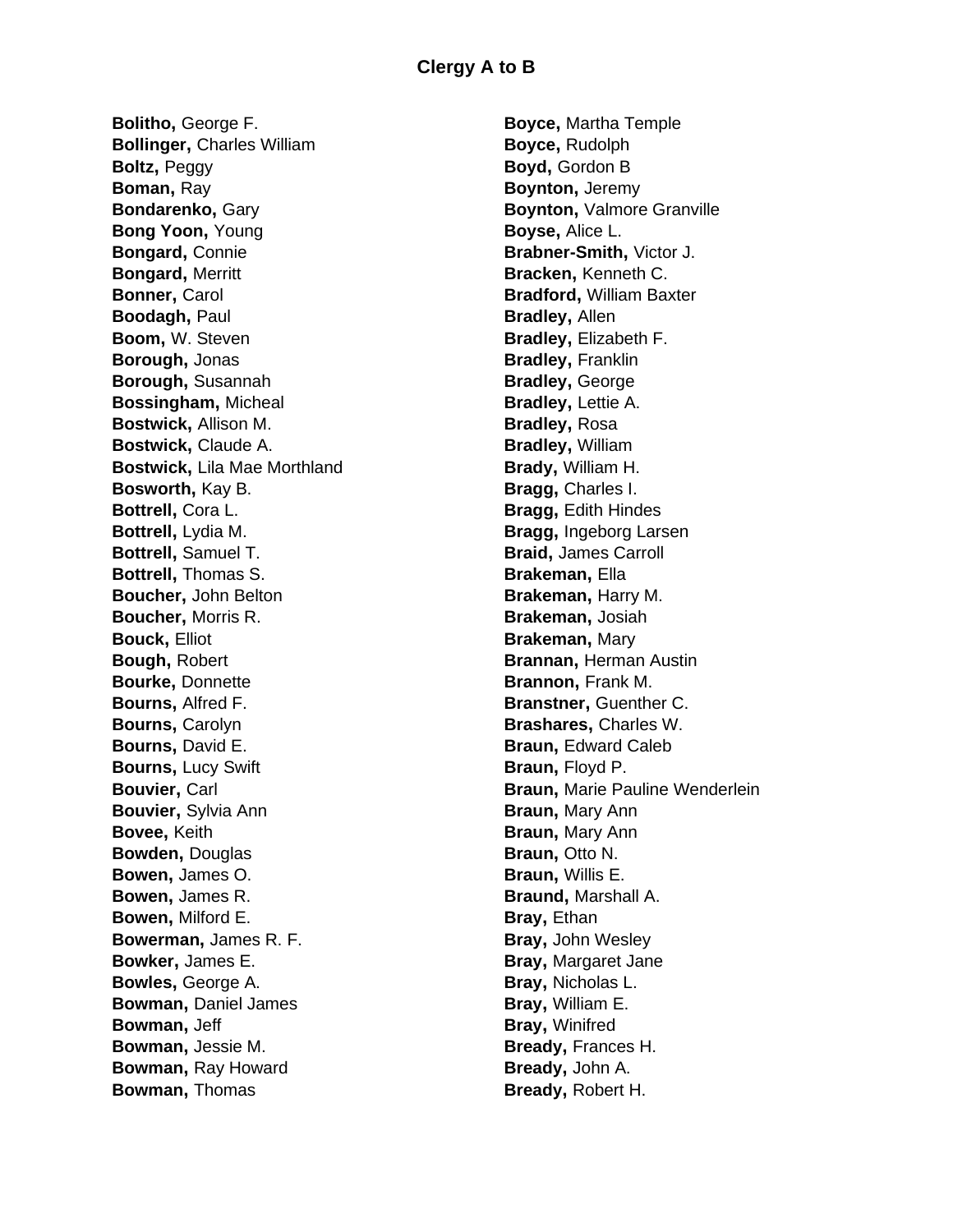**Breckenridge,** George **Breithaupt,** James L. **Breitkreuz,** Benjamin **Bremer,** Harold E. **Bremer,** Ken **Bremer,** Leona Eileen **Bretz,** John **Brewer,** Carrie B. Sayre **Brewer,** Chester H. **Brewer**, Evelyn E. **Brewer,** Harry A. **Breyfogel,** Sylvanus C. **Bricker,** T. Melvin **Brickley,** F. M. **Bristah,** Emily Josif **Bristah,** James Werner **Bristah,** Nels Douglas **Britt,** James Edward **Britt,** John Joseph **Britton,** Glenn B. **Brixton, Valentine Brockway,** Clarissa **Brockway,** Edwin Harleigh **Brockway,** Fidelia A. Thompson **Brockway,** Nelson L. **Brockway,** William H. **Brokaw,** Martin L. **Bromley,** Dennis **Bronson,** Agnes D. Whitney **Bronson,** Charles Ferguson **Bronson,** Lloyd C. **Bronson,** William **Brook,** Andrew G. **Brookens,** Herbert Dewitt **Brooks,** Barbara **Brooks,** Genevieve S. **Brooks,** Lawrence C. **Brooks,** Roland **Brooks,** Ron **Brooks,** Tracy L. **Brookshear,** Wayne Walker **Brown,** Adele Lynn **Brown,** Chandler S. **Brown,** Charles A. **Brown,** Charles F. **Brown,** Colon Robert

**Brown,** Courtland **Brown,** Dale D. **Brown,** Dale E. **Brown,** Donald W. **Brown,** Doris **Brown,** Edgar M. **Brown,** Edith Ruth Atkins **Brown,** Elizabeth Gosser **Brown,** Ernest **Brown,** Frederick H. **Brown,** George **Brown,** George A. **Brown,** George E. **Brown,** George W. **Brown,** Gladstone **Brown,** Gladys Carleen **Brown,** Harold Raymond **Brown,** Henry Newton **Brown,** Herbert F. **Brown,** J. Bruce **Brown,** James A. **Brown,** Kathy **Brown,** Lawrence **Brown,** Lloyd M. **Brown,** Loanna R. Hoard **Brown,** Mabel J. **Brown,** Margaret Stewart **Brown,** Marvin T. **Brown,** Mary S. **Brown,** Nathan P. **Brown,** Patricia Sanford **Brown,** Philip L. **Brown,** Ralph W. **Brown,** Raymond R. D. **Brown,** Robert L. S. **Brown,** Robert W. **Brown,** Ronald Alex **Brown,** Samuel J. **Brown,** Sarah P. **Brown,** Tom, II **Brown,** Warren E. **Brown,** William **Brown,** William E. **Brown,** William Edgar **Browne,** William T. **Brownlow,** Thomas G. R.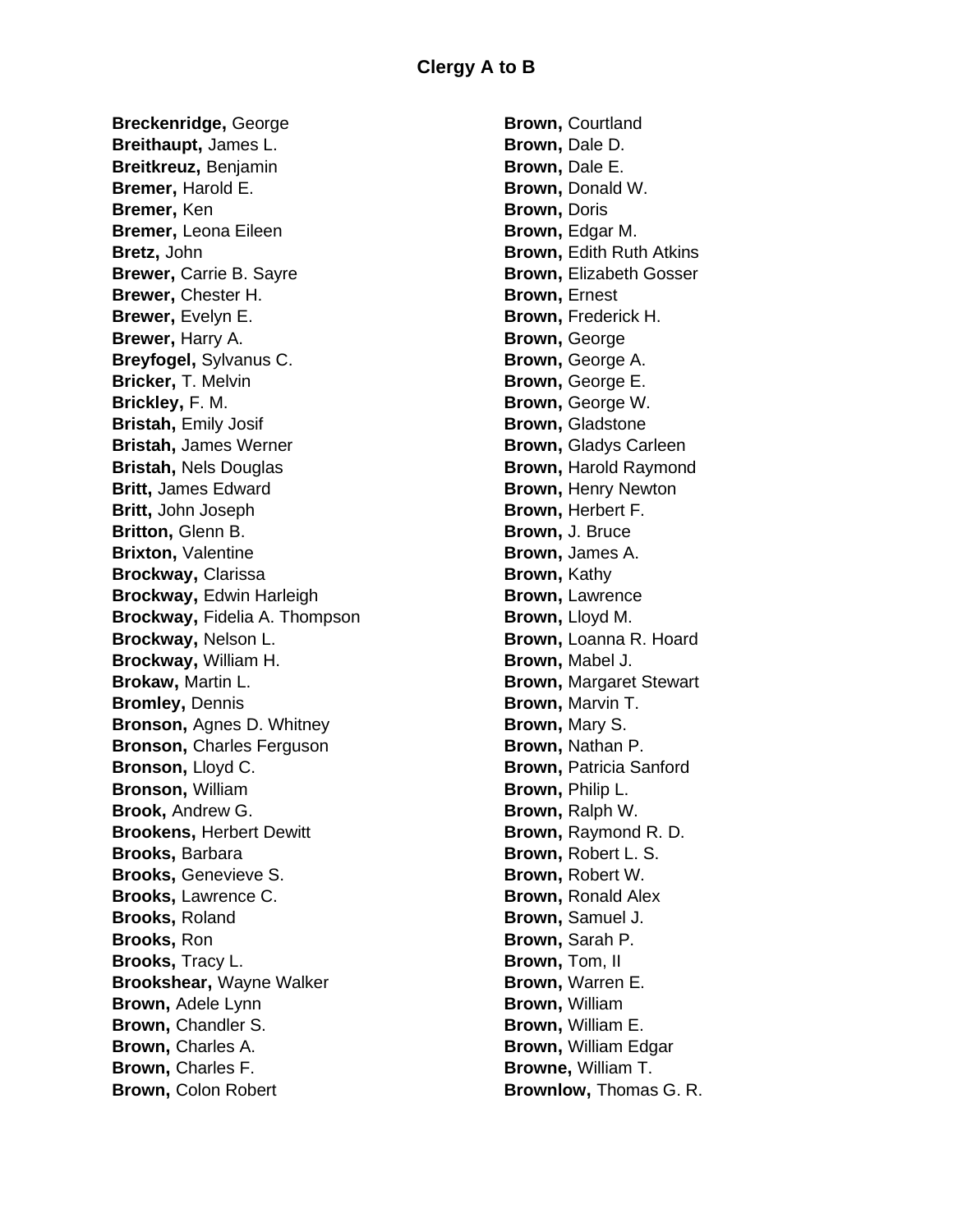**Broyles,** Anne **Broyles,** Brucilla **Broyles,** Merle D. **Brubaker,** Ellen A. **Brubaker,** Helen M. **Brubaker,** Herbert **Brubaker,** Metha Merry Whitney (Stevens) **Brubaker,** Robert C. **Bruce,** David G. **Brumbaugh,** Lewis H. **Brumbaugh,** Olga Shoemaker **Brumm,** Charles E. **Brumm,** Lewis **Brumm,** Louise Baltz **Brun,** Beverly **Brun,** Wesley LeRoy **Brunger,** Florine Lebirda Hurst **Brunger,** Ronald Alvord **Brunson,** Karen **Bryan,** Rolandus R. **Bryant,** Vivian C. **Bryce,** Marie **Bryce,** Robert **Buchner,** Lewis A. **Buck,** Stanley M. **Buck,** Steven J. **Buckner,** Arvil John **Buddenbaum,** Henry **Buddenbaum,** Katherine Linder **Buege,** Arthur A. **Buege,** Donald **Buell,** George A. **Buell,** James I. **Buell,** John W. **Buerkle,** Carl Ernest **Buerkle,** Mary Ann **Bugajski,** Nancy **Buker,** Elaine **Buker,** John **Bulgrin,** Amelia E. **Bulgrin,** Wilhelmina **Bulgrin,** William A. **Bullen,** George **Bullock, Clifton V. Bullock,** Dillman S. **Bullock,** John W.

**Bulman,** Ora F. **Bunce,** David John **Bunce,** H. Ross **Bunce,** John H. **Bundy,** Captain Henry **Bunney,** Grace Dresselhouse **Bunney,** Hattie Mae Trezona **Bunney,** John **Burch,** Anna Mary Feldkamp **Burch,** Arthur D. **Burch,** Leo H. **Burchfield,** Charles S. **Burden,** Howard W. **Burden,** Sylvia Hames **Burdette,** Tom Glenn **Burdge,** Jesse **Burge,** George H. **Burgess,** Dorothy Dixon **Burgess,** Ethel Berniece **Burgess,** Irene Bengel **Burgess,** James W. **Burgess,** Kenneth W. **Burgess,** LeBlanc **Burgess,** Louis E. **Burgess,** Martha J. **Burgess,** Ray W. **Burgess,** Richard **Burgess,** William J. **Burke,** Donette L. **Burkett**, David **Burkett**, Gary **Burkett,** Lorna K. Sandrock **Burkett,** Marion Elias **Burkett,** Raymond S. **Burkey,** Robert E. **Burkhead,** Weatherly **Burks,** Philip Augustus **Burlingame,** Bernice L. Wilcox **Burlingame,** Floyd A. **Burmeister,** William Herbert **Burnett,** Mary E. Darling **Burnett,** William Quarton **Burns,** Alden B. **Burns,** Andrew W. **Burns,** David **Burns,** Ellen